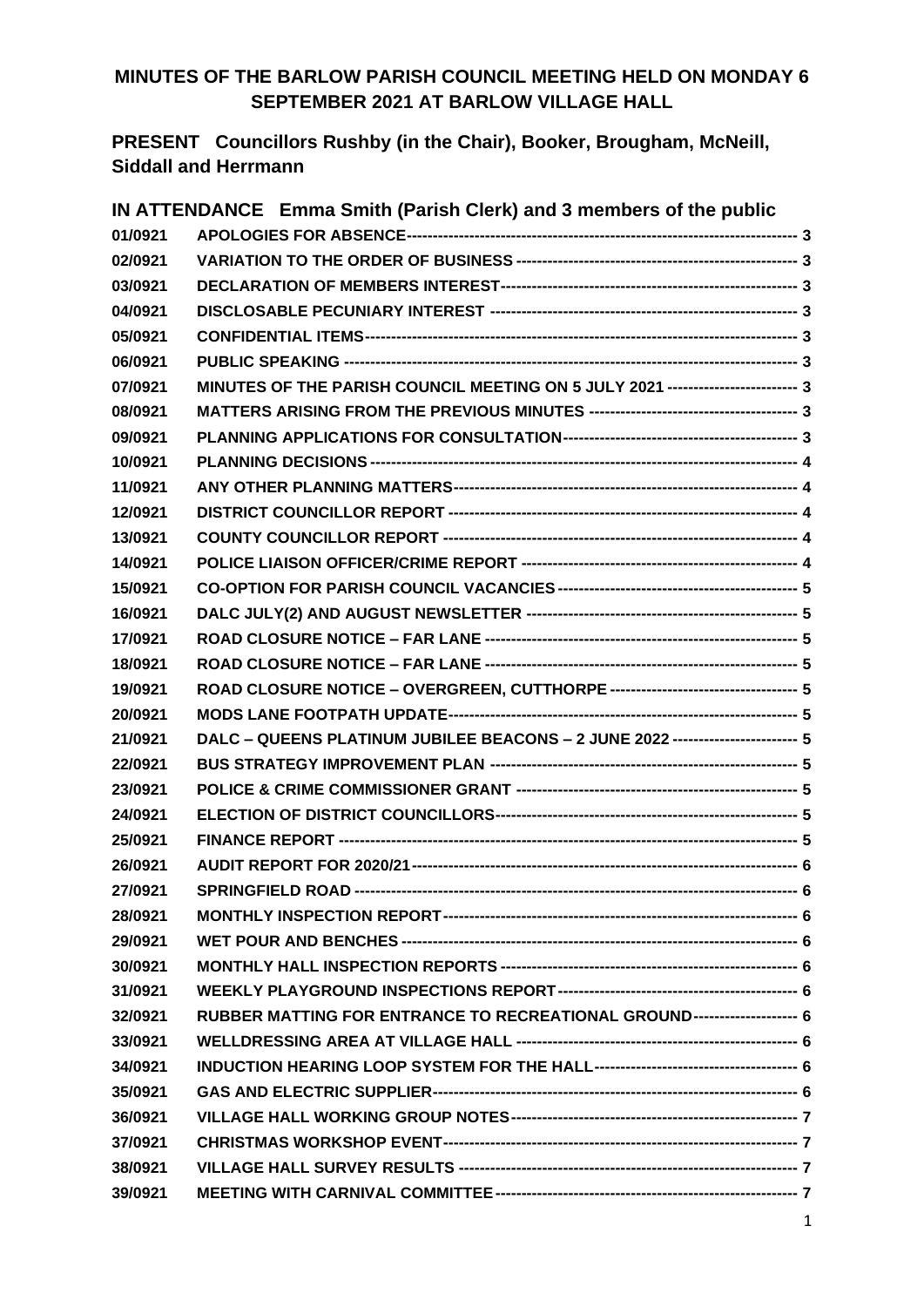| 40/0921 |  |
|---------|--|
| 41/0921 |  |
| 42/0921 |  |
| 43/0921 |  |
| 44/0921 |  |
| 45/0921 |  |
| 46/0921 |  |
| 47/0921 |  |
| 48/0921 |  |
| 49/0921 |  |
|         |  |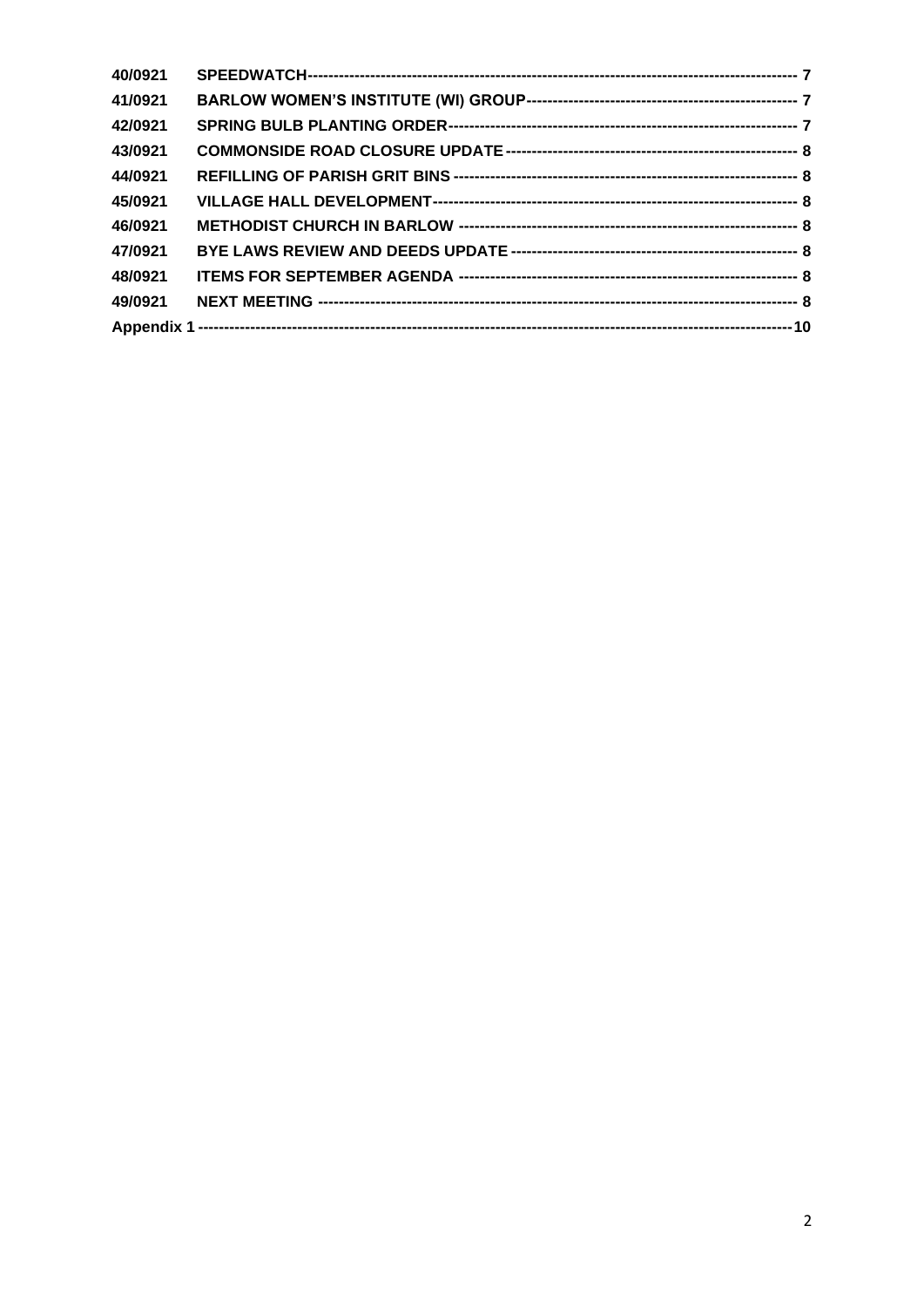#### <span id="page-2-0"></span>**01/0921 APOLOGIES FOR ABSENCE** Cllr Hall – Holiday Cllr Foster – County Councillor

<span id="page-2-1"></span>**02/0921 VARIATION TO THE ORDER OF BUSINESS** None

#### <span id="page-2-2"></span>**03/0921 DECLARATION OF MEMBERS INTEREST** Cllr Siddall – Agenda Item 17(iii) – Carnival Committee Cllr McNeill – Agenda Item 17(iii) – Carnival Committee Both Councillors remained in the meeting but will not take part in the discussions or any vote on this matter.

<span id="page-2-3"></span>**04/0921 DISCLOSABLE PECUNIARY INTEREST** None

<span id="page-2-4"></span>**05/0921 CONFIDENTIAL ITEMS** Agenda Item 24 – Bye Laws review and deeds update.

### <span id="page-2-5"></span>**06/0921 PUBLIC SPEAKING**

Members of the public in attendance spoke about the Dunston Grange Residents Action Group. The group has come together to make local residents aware that 500 new homes are due to be built on Dunston Lane which is in close proximity to Barlow village. The group would like help from the Council to make local residents aware.

- <span id="page-2-6"></span>**07/0921 MINUTES OF THE PARISH COUNCIL MEETING ON 5 JULY 2021 RESOLVED** Council approved the minutes of the Parish Council meeting held on 5 July 2021.
- <span id="page-2-7"></span>**08/0921 MATTERS ARISING FROM THE PREVIOUS MINUTES**  No matters arising

### <span id="page-2-8"></span>**09/0921 PLANNING APPLICATIONS FOR CONSULTATION**

- NED/21/00795/FL Proposed bridge over Dunston Brook to provide access into Peter Wood for forestry purposes at Land North of Peter Wood and Dunston Brook, New Road, Millthorpe **RESOLVED** No comments
- NED/21/00798/FLH Proposed single storey side link extension at 31 Springfield Road, Barlow **RESOLVED** No Comments
- NED/21/00505/FL Construction of single storey outbuilding for use as home office and hairdressing at Mathom House, Millcross Lane, Barlow **RESOLVED** As previously minuted
- NED/21/00580/FLH Construction of a shed to front of Solitaire, Millcross Lane, Barlow **RESOLVED** Concerned that it is erected at the front of the property and will change the face/outlook of the road.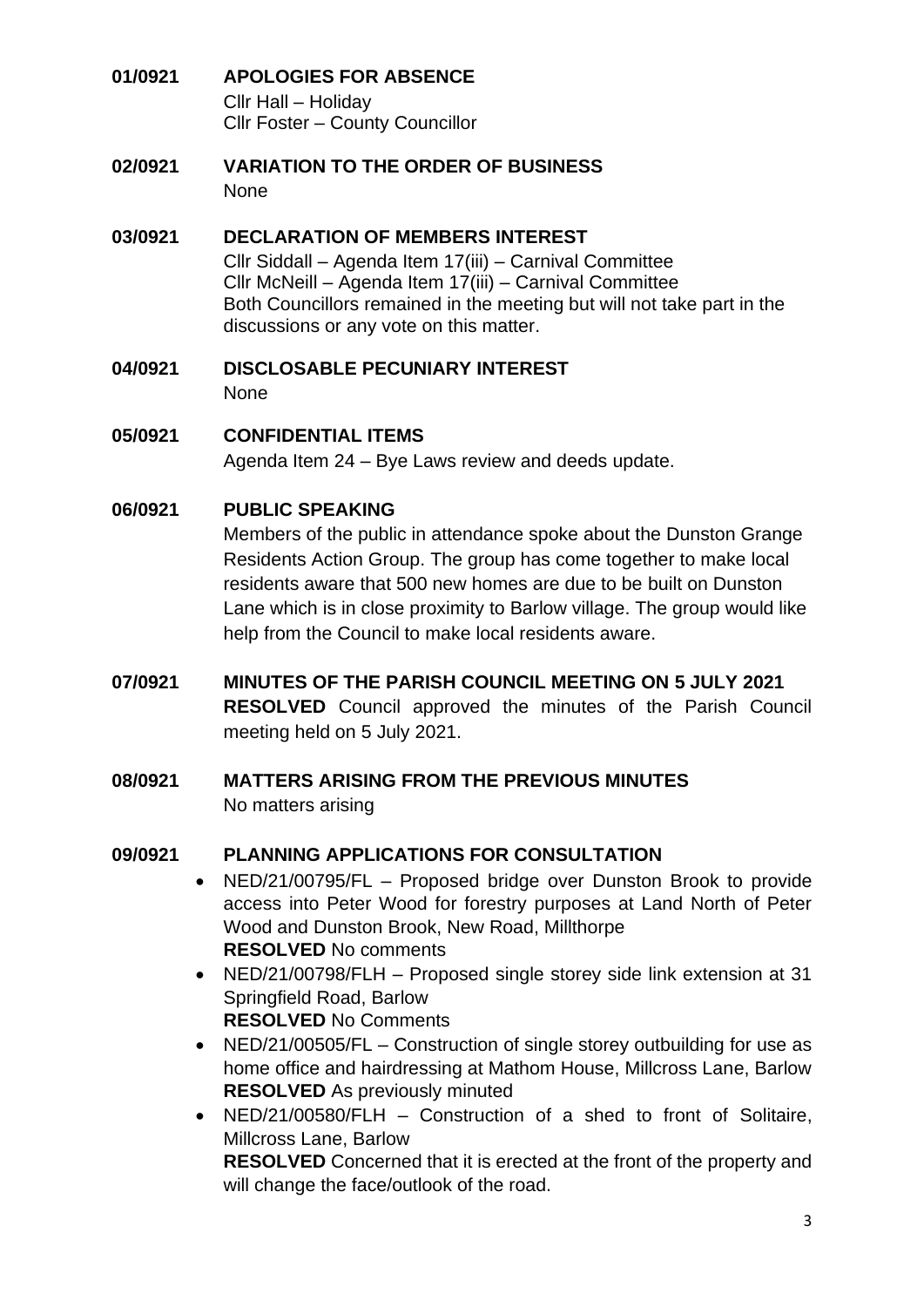### <span id="page-3-0"></span>**10/0921 PLANNING DECISIONS**

- NED/21/00399/FL Application for a farmers/forestry house; the erection of three agricultural and forestry storage & work buildings including timber drying kiln and other machinery; the construction of an access track; the installation of a drilled ground source heat pump; and the erection of a charcoal furnace in the woodland. (Private Drainage System) (Amended Title) at Field at grid reference 434296 376242 Gateland Lane, Barlow – *Refused 2 July 2021*
- NED/21/00441/FLH Application for replacement of lean-to green house with single storey side extension (Amended Title/Amended Plans) at 42 Mods Lane, Barlow – *Conditionally Approved 15 July 2021*
- NED/21/00724/FLHAA Prior approval application for the construction of two additional storeys at Barlow Croft, Barlow Lees Lane, Barlow – *Refused 2 July 2021*
- NED/21/00752/CATPO Notification of intention to reduce 1no Holly and 1no Laurel located within Barlow Conservation Area at The Old Vicarage, Hackney Lane, Barlow – *No Objection 13 July 2021*
- NED/21/00785/FLHPD Application under the neighbour notification scheme for a single storey extension at 31 Springfield Road, Barlow – *Permitted Development 29 July 2021*
- NED/21/00163/FL Proposed 4 Bed Detached house (Amended Plan) at 47 Valley Road, Barlow – *Refused 6 August 2021*
- NED/21/00769/FLH Construction of decking to rear of 12 Commonside Road, Barlow – *Conditionally Approved 5 August 2021*
- NED/21/00877/AGD Prior approval application for field shelter for goats at Hillcrest, Commonside Road, Barlow – *Planning Permission Required 3 August 2021*
- NED/21/00409/FL Application for the demolition of an agricultural building and the erection of a replacement agricultural building at Granby House Farm, Newgate – *Refused 27 August 2021* **RESOLVED** Noted

# <span id="page-3-1"></span>**11/0921 ANY OTHER PLANNING MATTERS**

Appeal NED 19/01082/FL – Hearing held on 14 September 2021 at 10am **RESOLVED** Noted

# <span id="page-3-2"></span>**12/0921 DISTRICT COUNCILLOR REPORT**

No report had been received.

# <span id="page-3-3"></span>**13/0921 COUNTY COUNCILLOR REPORT**

Cllr Foster was not in attendance and no report received.

#### <span id="page-3-4"></span>**14/0921 POLICE LIAISON OFFICER/CRIME REPORT** Police liaison officer did not attend the meeting. Crime report for July 2021 1 x Public Order **RESOLVED** Noted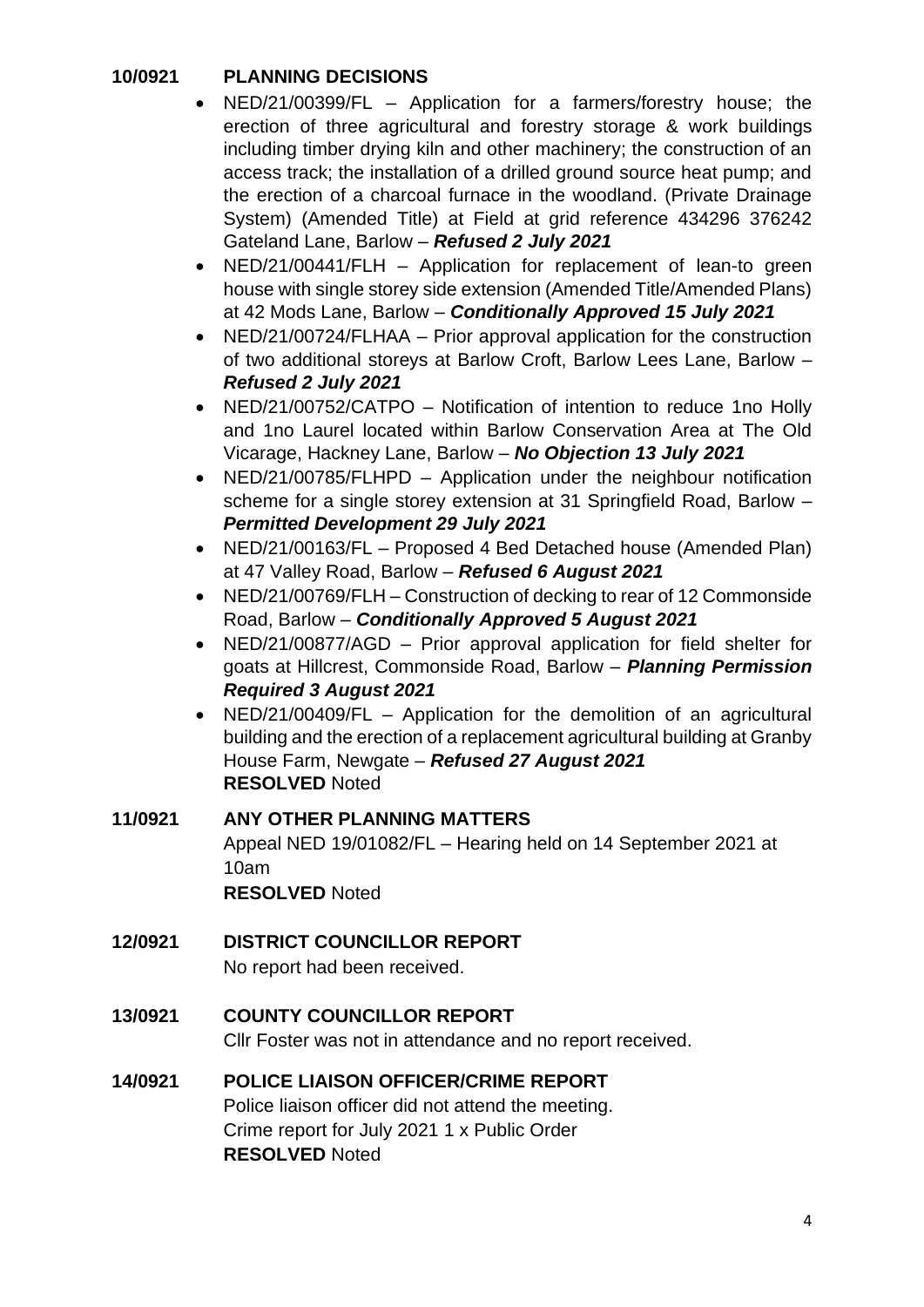- <span id="page-4-0"></span>**15/0921 CO-OPTION FOR PARISH COUNCIL VACANCIES RESOLVED** Put advert back in the Parish Magazine this month.
- <span id="page-4-1"></span>**16/0921 DALC JULY (2) AND AUGUST NEWSLETTER RESOLVED** Noted.

# <span id="page-4-2"></span>**17/0921 ROAD CLOSURE NOTICE – FAR LANE** To facilitate telegraph pole renewal works – Open Reach 28-30 September 2021 **RESOLVED** Noted

<span id="page-4-3"></span>**18/0921 ROAD CLOSURE NOTICE – FAR LANE** To facilitate telegraph pole renewal works – Open Reach 18-20 October 2021 **RESOLVED** Noted

### <span id="page-4-4"></span>**19/0921 ROAD CLOSURE NOTICE – OVERGREEN, CUTTHORPE** To facilitate studding/lining works – Derbyshire County Council **RESOLVED** Noted

# <span id="page-4-5"></span>**20/0921 MODS LANE FOOTPATH UPDATE**

The application is now with the case officer who is working on the decision report. They will take into account all the evidence and comments that have been submitted as well as carrying out their own research into this route. Once a decision has been finalised and approved they will notify the Council. **RESOLVED** Noted

- <span id="page-4-6"></span>**21/0921 DALC – QUEENS PLATINUM JUBILEE BEACONS – 2 JUNE 2022 RESOLVED** A working group of all Councillors has been established to discuss further plans for this event.
- <span id="page-4-7"></span>**22/0921 BUS STRATEGY IMPROVEMENT PLAN** Clerk circulated the questionnaire received to all Councillors. **RESOLVED** Noted
- <span id="page-4-8"></span>**23/0921 POLICE & CRIME COMMISSIONER GRANT RESOLVED** Noted
- <span id="page-4-9"></span>**24/0921 ELECTION OF DISTRICT COUNCILLORS**  Election will be held on 9 September 2021. **RESOLVED** Noted

#### <span id="page-4-10"></span>**25/0921 FINANCE REPORT RESOLVED** Approved the income and expenditure reports for August and September 2021 along with the July and August 2021 bank reconciliation. (Appendix 1).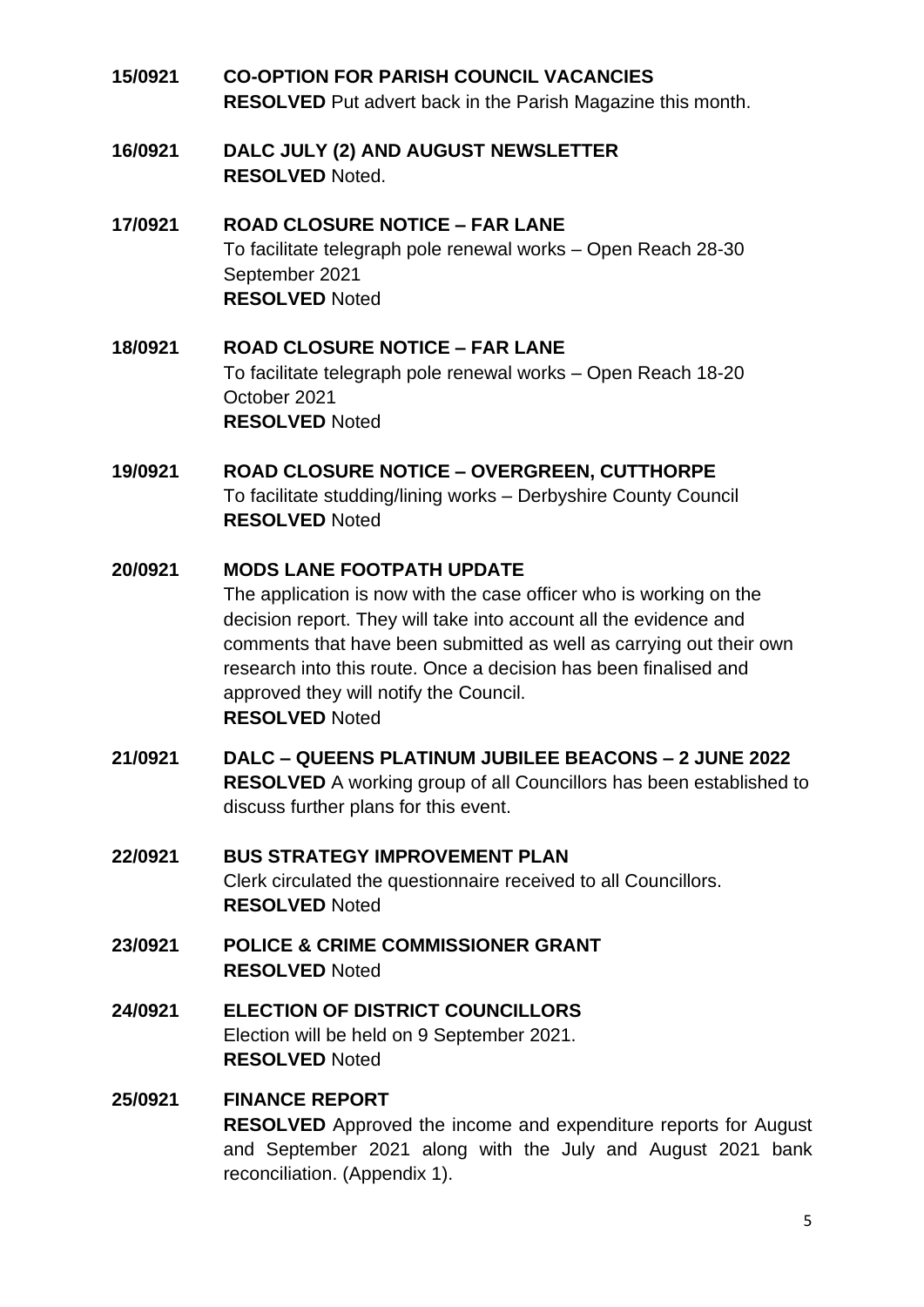- <span id="page-5-0"></span>**26/0921 AUDIT REPORT FOR 2020/21 RESOLVED** Noted
- <span id="page-5-1"></span>**27/0921 SPRINGFIELD ROAD RESOLVED** Clerk to chase this up with NEDDC.

### <span id="page-5-2"></span>**28/0921 MONTHLY INSPECTION REPORT**

Cllr Herrmann and McNeill carried out the monthly inspection for July 2021. Cllr Rushby and Siddall carried out the monthly inspection for August 2021. **RESOLVED** Noted

#### <span id="page-5-3"></span>**29/0921 WET POUR AND BENCHES** Wet pour on the playground has now been completed. Benches have been painted. **RESOLVED** Noted

### <span id="page-5-4"></span>**30/0921 MONTHLY HALL INSPECTION REPORTS RESOLVED** Cllr Booker and Hermann to conduct the monthly hall inspection for September 2021.

### <span id="page-5-5"></span>**31/0921 WEEKLY PLAYGROUND INSPECTIONS REPORT**

**RESOLVED** Week commencing 13 September – Cllr Rushby Week commencing 20 September – Cllr Booker Week commencing 27 September – Cllr Brougham Week commencing 4 October – Cllr Siddall

<span id="page-5-6"></span>**32/0921 RUBBER MATTING FOR ENTRANCE TO RECREATIONAL GROUND**

> **RESOLVED** Clerk to obtain a quote for the rubber matting supply only 8m x 10m in area.

### <span id="page-5-7"></span>**33/0921 WELLDRESSING AREA AT VILLAGE HALL**

**RESOLVED** Public access gate at the location agreed. 3 paving slabs will be moved near the hall so posts can be installed, the well dressing can be raised and seen over the wall. Approved well dressing group to use electric from the Village Hall.

### <span id="page-5-8"></span>**34/0921 INDUCTION HEARING LOOP SYSTEM FOR THE HALL** Hearing loop has now been installed in the Main Hall. **RESOLVED** Noted

#### <span id="page-5-9"></span>**35/0921 GAS AND ELECTRIC SUPPLIER**

Clerk noted that the electric and gas supplier at the Village Hall had now been changed to British Gas Lite through Clear Utility Solutions. Clear Utility solutions were recommended by DALC our County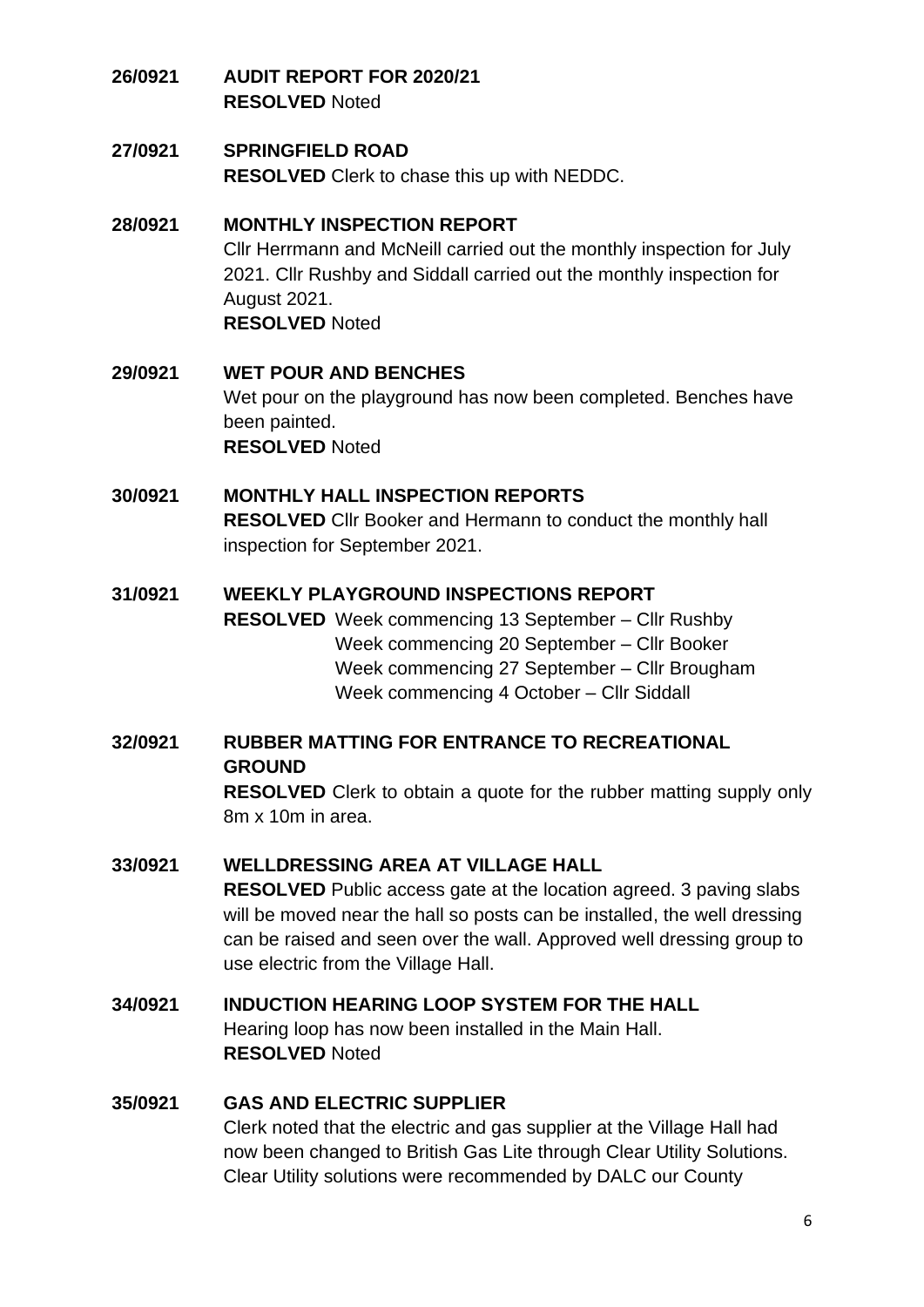Association as they sign up numerous Councils and obtain a larger reduction in energy costs. Gas and Electric will commence with British Gas Lite from 21 September 2021. **RESOLVED** Noted

#### <span id="page-6-0"></span>**36/0921 VILLAGE HALL WORKING GROUP NOTES**

Clerk had circulated the working group notes from the meeting held on 23 August 2021 to all Councillors.

**RESOLVED** Approved recommendations with the exception of: Hog Roast will not be attending. 150 hotdogs and finger rolls to be purchased not 100. Clerk to purchase onions and drop them off with Cllr Siddall to cook.

### <span id="page-6-1"></span>**37/0921 CHRISTMAS WORKSHOP EVENT**

**RESOLVED** approved to pay any deficit from tickets not sold. Cllr Siddall to send dates for Dronfield wreath making to Clerk so the events do not clash.

### <span id="page-6-2"></span>**38/0921 VILLAGE HALL SURVEY RESULTS**

**RESOLVED** Clerk to obtain price for three sails for covered picnic areas at the Village Hall. Cllr McNeill to produce visual boards on the survey results for the Open Day event.

### <span id="page-6-3"></span>**39/0921 MEETING WITH CARNIVAL COMMITTEE**

Carnival Committee meeting took place on 16 July 2021 at 6pm on the Recreational Ground. In attendance – Cllr Rushby, Siddall, Herrmann, McNeill, Hall, Booker and Carnival Committee members Terry Allison and James Branson.

**RESOLVED** approved the chipping of the debris at the recreational ground to be done by the Carnival Committee. Deferred the clearing of the top of the recreational ground until Octobers Full Council meeting. Replanting of the trees was not approved. Dogs attending the Carnival was approved.

#### <span id="page-6-4"></span>**40/0921 SPEEDWATCH**

Cllr Rushby is in the process of contacting the volunteers listed from Village Hall survey. **RESOLVED** Noted Cllr Rushby's update

<span id="page-6-5"></span>**41/0921 BARLOW WOMEN'S INSTITUTE (WI) GROUP RESOLVED** Deferred to October's meeting

### <span id="page-6-6"></span>**42/0921 SPRING BULB PLANTING ORDER**

**RESOLVED** Clerk to email Cllr Rushby the supplier details so an order can be placed by the Clerk for mixed bags only daffodils, a bag of small daffodils and lavender. Cllr Rushby to investigate possibility of planting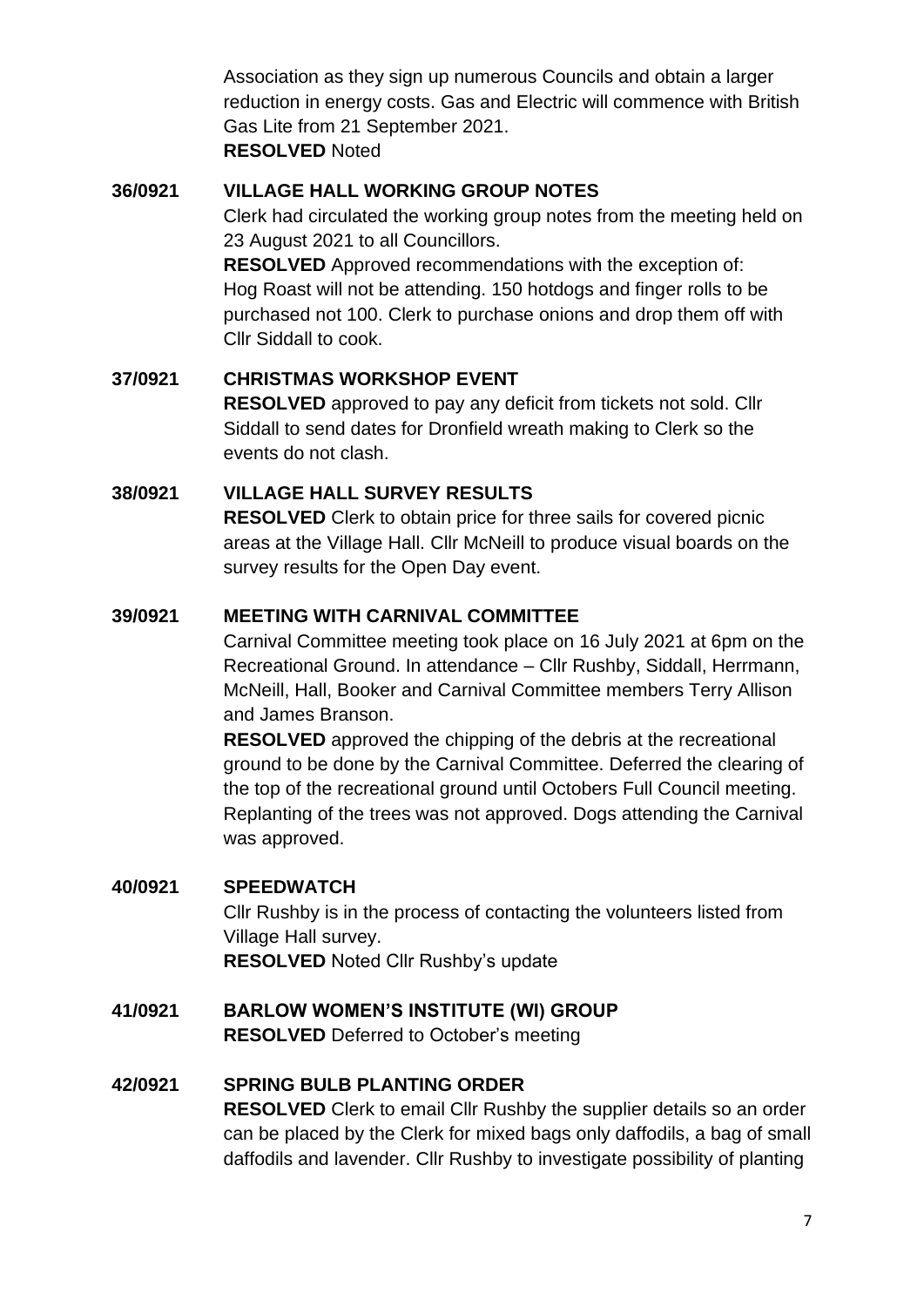under the Coronation Tree and Barlow signboards. Overall budget of £300.00.

### <span id="page-7-0"></span>**43/0921 COMMONSIDE ROAD CLOSURE UPDATE**

DCC notified the Council that the works would commence in late Summer to early Autumn which was very hopeful and completely incorrect. The Ground investigation works have now been completed. A contractor has been appointed and the authority in conjunction with them and their design engineers have already started the process of looking at the design solution based on early information gathered from the ground investigations work. A more realistic date looks for a start on site for January 2022. **RESOLVED** Noted

# <span id="page-7-1"></span>**44/0921 REFILLING OF PARISH GRIT BINS RESOLVED** Clerk to contact Alfred Dunham's to commence refilling grit bins listed. Notify Cllr Rushby of the commencement date so the removed grit bin earlier in the year can be put back and refilled.

<span id="page-7-2"></span>**45/0921 VILLAGE HALL DEVELOPMENT RESOLVED** Deferred until after the Open Day.

#### <span id="page-7-3"></span>**46/0921 METHODIST CHURCH IN BARLOW RESOLVED** Noted correspondence circulated to Councillors

That in view of the confidential nature of the business about to be transacted, a resolution to exclude the Press and Public from the meeting in accordance with the Public Bodies (Admission to Meetings) Act 1960, s1, in order to discuss these items has been resolved.

### <span id="page-7-4"></span>**47/0921 BYE LAWS REVIEW AND DEEDS UPDATE** Solicitor queried name of Barlow Parish Council. **RESOLVED** Noted

### <span id="page-7-5"></span>**48/0921 ITEMS FOR SEPTEMBER AGENDA RESOLVED** Wet Pour – fine cracks on the play area Quote for installation of a trampoline at the play area Clearing of the recreational ground at the top side Christmas Tree/lights purchase – 20ft Carnival Donation Hall user group meeting notes on 20 September 2021

# <span id="page-7-6"></span>**49/0921 NEXT MEETING RESOLVED** meeting on 4 October 2021 at 7.30pm at the Village Hall.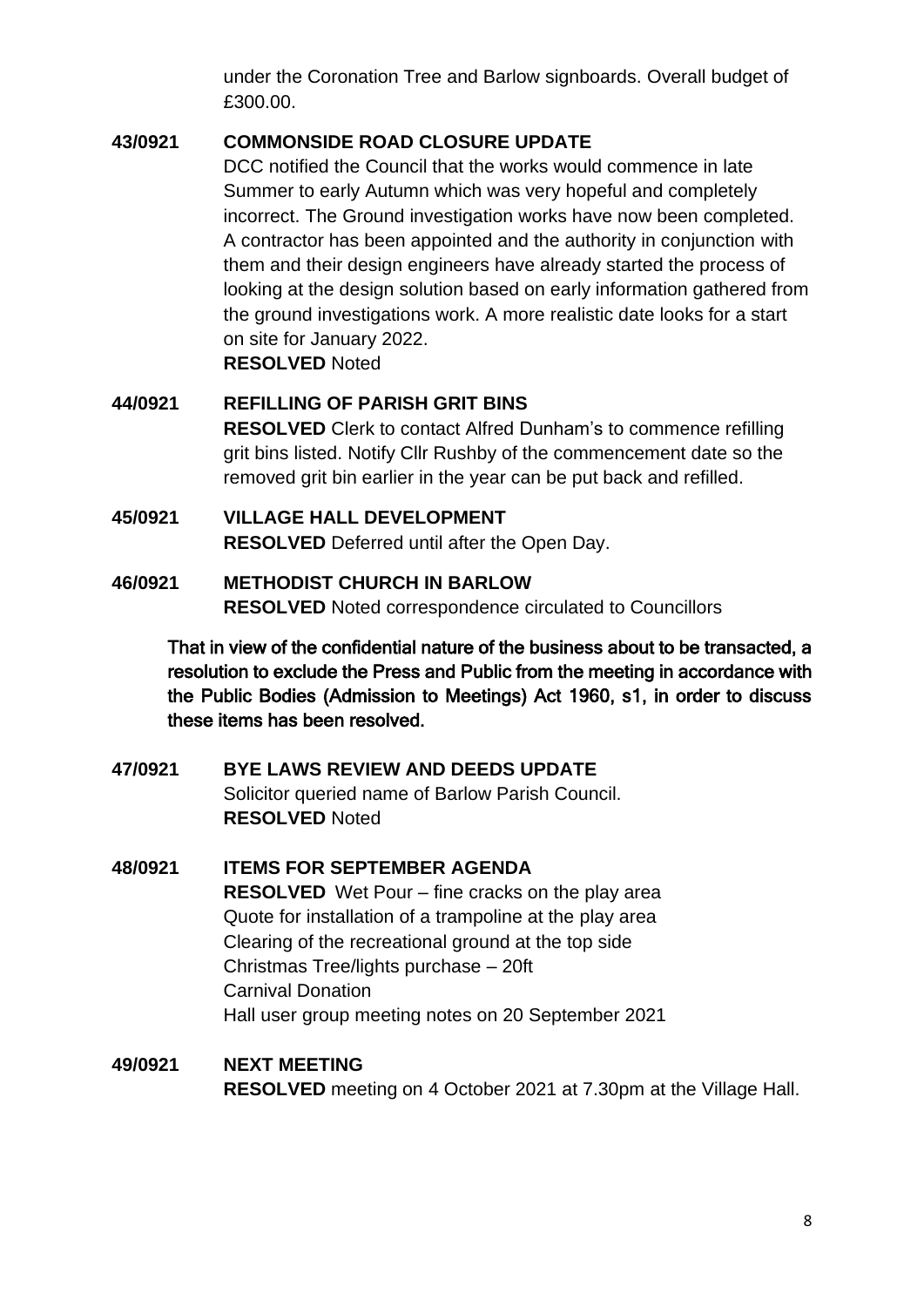The meeting closed at 9.38pm

Signed ………………………………………………..

Chairperson Date 4 October 2021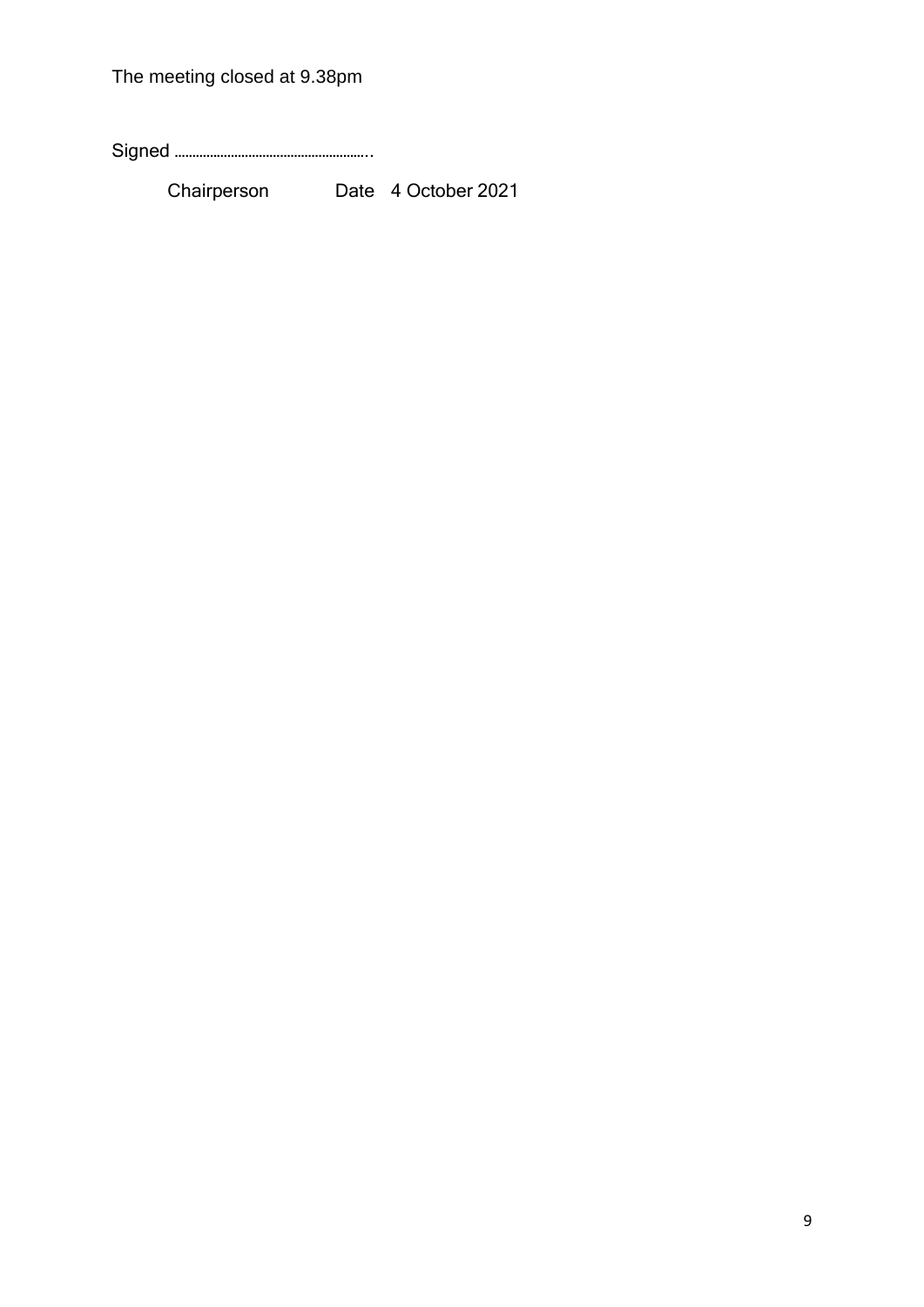# **Appendix 1**

<span id="page-9-0"></span>

| Aug 2021    | <b>Cheque Requests</b>   |                                 |   |               |   |                |              |           |
|-------------|--------------------------|---------------------------------|---|---------------|---|----------------|--------------|-----------|
|             | <b>Payee</b>             | <b>Details</b>                  |   | <b>Amount</b> |   | <b>Vat Rec</b> | <b>Total</b> |           |
| D/D         | <b>PlusNet</b>           | <b>Broadband Bill</b>           | £ | 17.00         | £ | 3.40           | £            | 20.40     |
| D/D         | <b>British Gas</b>       | Gas Bill (08/06/21 to 07/07/21) | £ | 35.03         | £ | 1.75           | £            | 36.78     |
| <b>BACS</b> | <b>JB Hall Hirer</b>     | Refund                          | £ | 58.00         | £ | $\blacksquare$ | £            | 58.00     |
| <b>BACS</b> | <b>DCS Cleaning</b>      | Cleaning the Village Hall       | £ | 514.61        | £ | 102.92         | £            | 617.53    |
| <b>BACS</b> | <b>Allbright Windows</b> | Window Cleaning 22/07/21        | £ | 10.00         | £ | $\blacksquare$ | £            | 10.00     |
| <b>BACS</b> | <b>HMRC</b>              | Payroll - July 2021             | £ | 108.00        | £ | $\blacksquare$ | £            | 108.00    |
| <b>BACS</b> | <b>Miscellaneous</b>     | Payroll - July 2021             | £ | 494.40        | £ |                | £            | 494.40    |
|             |                          |                                 |   | £1,237.04     |   | £108.07        |              | £1,345.11 |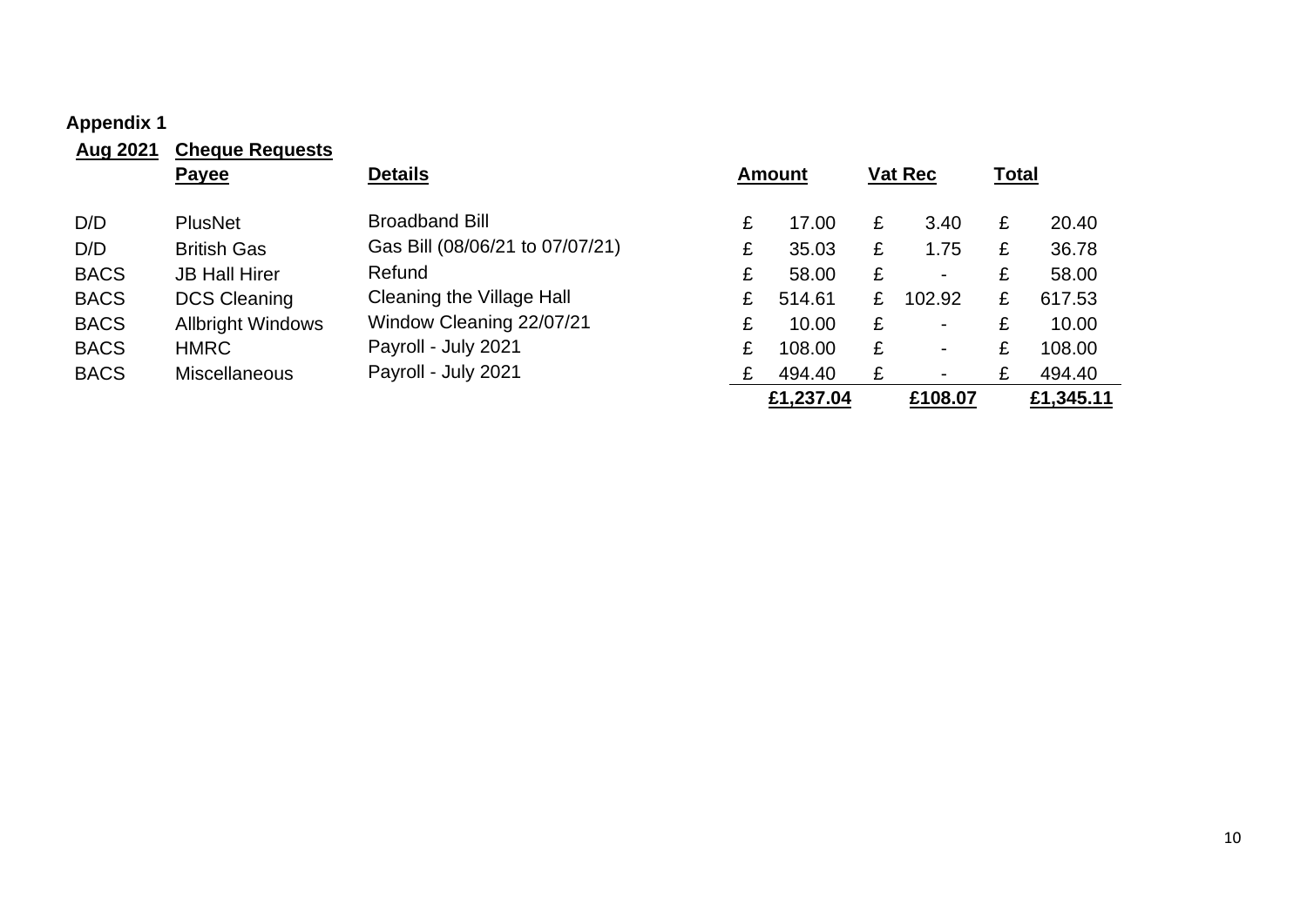| <b>Sep 2021</b> | <b>Cheque Requests</b>   |                                    |               |                     |               |  |
|-----------------|--------------------------|------------------------------------|---------------|---------------------|---------------|--|
|                 | <b>Payee</b>             | <b>Details</b>                     | <b>Amount</b> | <b>Vat Rec</b>      | <b>Total</b>  |  |
|                 |                          |                                    |               |                     |               |  |
| D/D             | <b>PlusNet</b>           | <b>Broadband Bill</b>              | £<br>17.00    | £<br>3.40           | £<br>20.40    |  |
| D/D             | <b>British Gas</b>       | Gas Bill (08/07/21 to 07/08/21)    | £<br>29.37    | £<br>1.46           | £<br>30.83    |  |
| D/D             | <b>Public Works Loan</b> | Loan Repayment                     | £ 3,224.24    | £<br>$\blacksquare$ | 3,224.24<br>£ |  |
| <b>BACS</b>     | Sheffield Inflatables    | 2x Bouncy Castles for Open Day     | 193.50<br>£   | £<br>$\blacksquare$ | £<br>193.50   |  |
| <b>BACS</b>     | <b>DCS Cleaning</b>      | Cleaning the Village Hall          | £<br>534.59   | £<br>106.92         | £<br>641.51   |  |
| <b>BACS</b>     | <b>Allbright Windows</b> | Window Cleaning 30/08/21           | £<br>10.00    | £                   | £<br>10.00    |  |
| <b>BACS</b>     | <b>Tonetec</b>           | Hearing Loop Supply & Installation | £ 1,056.38    | £<br>211.28         | £<br>1,267.66 |  |
| <b>BACS</b>     | W Brindley               | <b>Grass Cutting</b>               | £<br>390.00   | £<br>$\blacksquare$ | £<br>390.00   |  |
| <b>BACS</b>     | W Brindley               | <b>Grass Cutting</b>               | £<br>550.00   | £                   | £<br>550.00   |  |
| <b>BACS</b>     | <b>British Legion</b>    | Poppies - 24                       | £<br>72.00    | £                   | £<br>72.00    |  |
| <b>BACS</b>     | <b>PKF Littlejohn</b>    | Audit Fee for y/e 31/03/2021       | £<br>300.00   | £<br>60.00          | £<br>360.00   |  |
| <b>BACS</b>     | <b>HMRC</b>              | Payroll - Aug 2021                 | £<br>135.20   | £<br>$\blacksquare$ | £<br>135.20   |  |
| <b>BACS</b>     | <b>Miscellaneous</b>     | Payroll - Aug 2021                 | £<br>677.30   | £<br>10.43          | £<br>687.73   |  |
|                 |                          |                                    | £7,189.58     | £393.49             | £7,583.07     |  |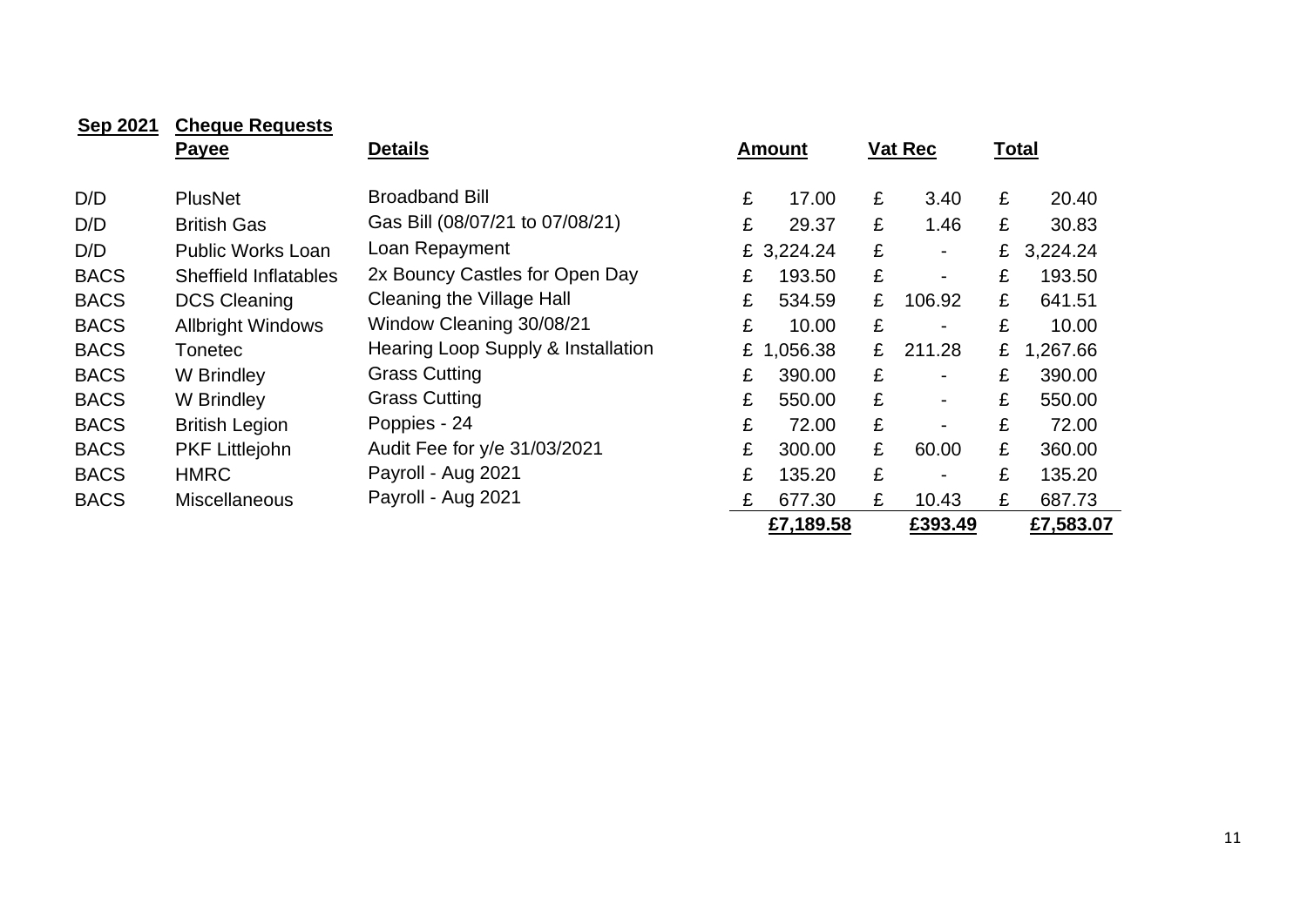| ш<br>٠<br>۰,<br>٩ |  |
|-------------------|--|
|-------------------|--|

| <b>DATE</b> | PAYEE                                                                             |                                   | <b>AMOUNT</b>                                         |                                |                         |
|-------------|-----------------------------------------------------------------------------------|-----------------------------------|-------------------------------------------------------|--------------------------------|-------------------------|
|             | Public Works Loan Board<br>Sheffield Inflatables<br>PlusNet<br><b>British Gas</b> |                                   | £ 3,224.24<br>193.50<br>£<br>£<br>20.40<br>£<br>30.83 |                                |                         |
|             | B/Fwd Balance 2020/21<br>PLUS INCOME SHEET (April - Mar 22)                       |                                   | £52,078.21<br>£23,194.86                              |                                |                         |
|             | PLUS UNPRESENTED PAYMENTS                                                         | <b>CHQS</b><br>D/D<br><b>BACS</b> | £0.00<br>£0.00<br>£3,468.97                           | <b>Unity Curr</b><br>Unity Res | £57,300.70<br>£5,039.46 |
|             | Sub Total                                                                         |                                   | £78,742.04                                            |                                |                         |
|             | MINUS EXPENDITURE (April - Mar 22)                                                |                                   | £16,401.88<br>£62,340.16                              |                                | £62,340.16              |